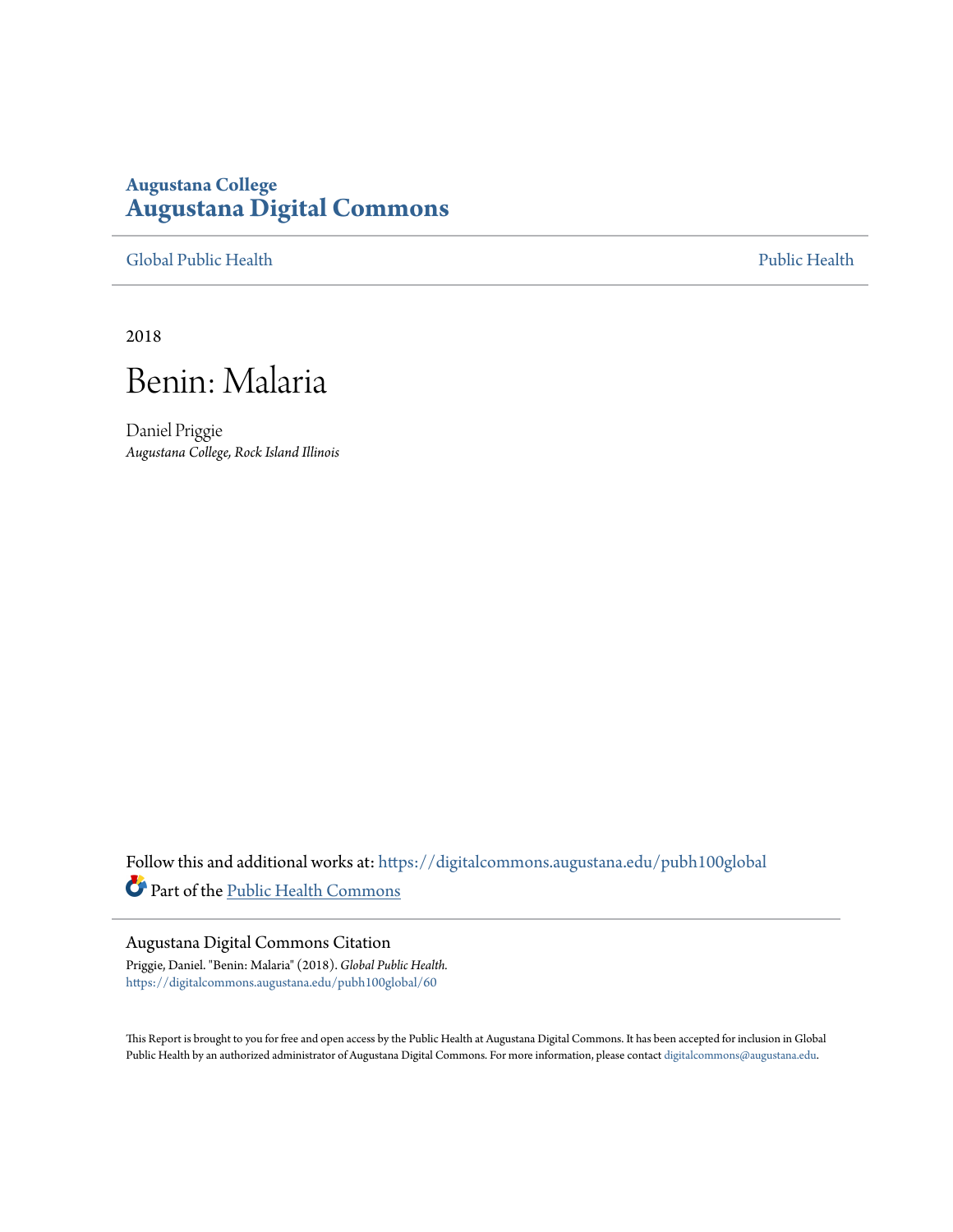## **Name:** Benin



(http://christiandickey.weebly.com/uploads /2/6/1/0/26107663/2815002\_orig.jpg.) **Location:** Benin is a country in Western Africa, bordering the Bight of Benin, between Nigeria and Tago. Benin can be compared in size to the state of Pennsylvania. In Benin, sandbanks create difficult access to the coast with no natural harbors, river mouths, or islands.

**Population:** The population of Benin is roughly eleven million people, made up of four major ethnic groups. The four major groups, from largest to smallest, in Benin are Fon (and related) Adja (and related), Yoruba (and related), and Bariba (and related).

**Religion:** Benin has three major religions that are practiced. From most popular to least, the religions practiced are Muslim, Roman Catholic, and Protestant. Overall, Benin is a youthful nation, with almost sixty-five percent of its population under the age of twenty-five.

**Political Structure:** Politically, Benin is characterized as a presidential republic. This means that the president is both chief of state, and head of the government. The president is elected by absolute majority popular vote, in two rounds, if needed. He/she will serve a five-year term with eligibility for a second term. There are more

than thirty political parties in Benin, which represent a wide range of the population. **Infrastructure:** Benin's infrastructure is extremely week, and is ranked as one of the worst in the world, in terms of airports, railways, roadways, and waterways. With this major issue, you can understand why transportation is a major issue facing the small country.

**Public Health Issue:** In Benin, there are many diseases that put the health of its population at serious risk, including bacteria and protozoal diarrhea, hepatitis A, typhoid fever, and Malaria. Malaria is one of the top diseases in Benin, with an estimated five to ten thousand confirmed cases, but the number of actual cases is expected to be much higher. The disease can be potentially life-threatening for individuals who become infected. Malaria is an extremely severe blood disease, that if gone untreated can become life threatening. Malaria is transmitted through the bite of the mosquito.



(https://www.intrepidtravel.com/sites/intre pid/files/styles/low-quality/public/pd/highli ght/image/benin\_ganvie.jpg) **Risk Factor:** The problem has become so severe in Benin that malaria is considered to be one of the high-risk diseases in the country, affecting the entire nation, and putting the entire population at risk. As a result, all potential travelers planning to come to the country are advice to get vaccinated prior to entering. While malaria